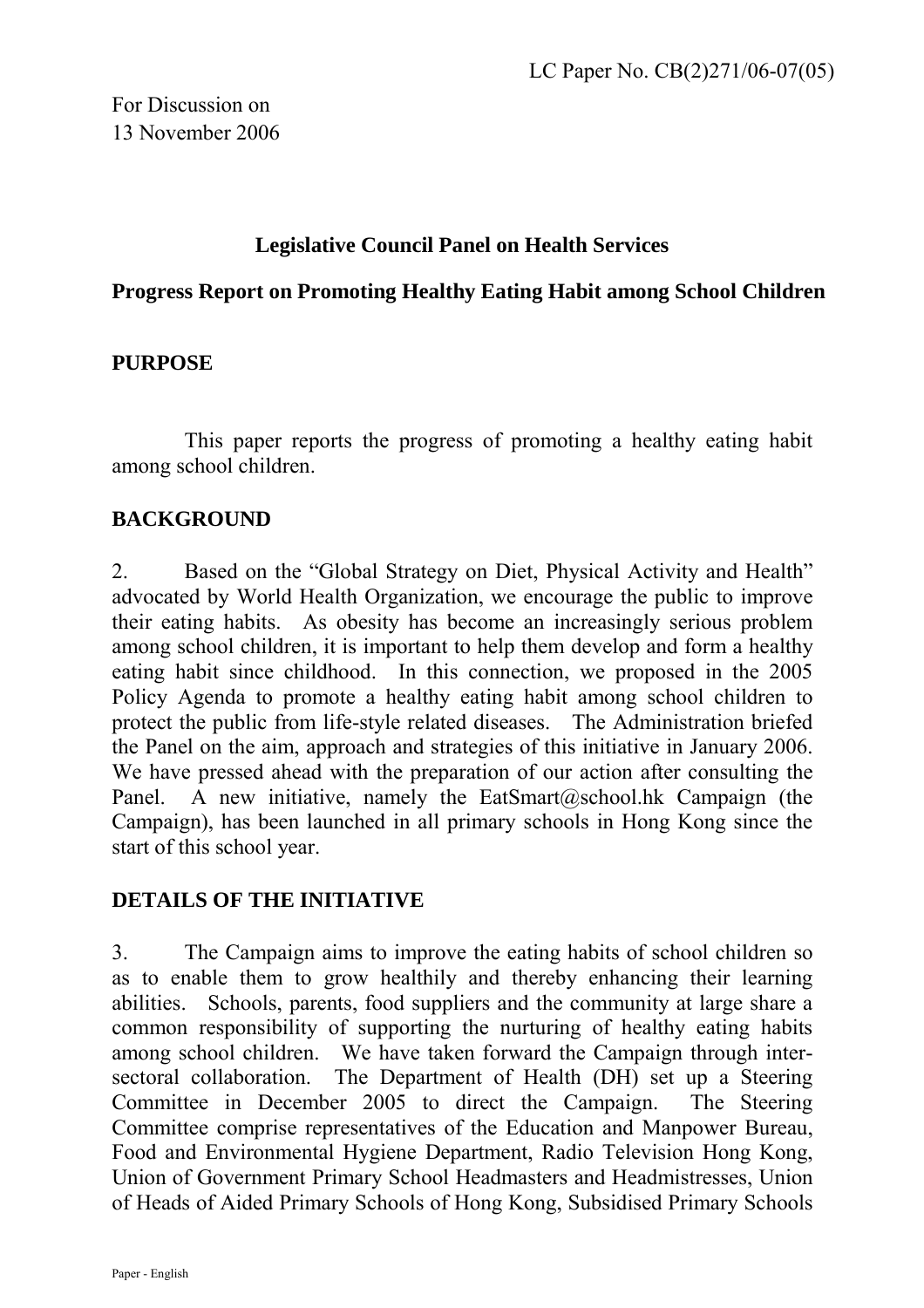Council, Committee on Home-School Co-operation, Hong Kong Education City, professional bodies (including the Hong Kong Nutrition Association, Hong Kong Association for the Study of Obesity and Hong Kong College of Cardiology) as well as an academic institution (Centre for Health Education and Health Promotion under Faculty of Medicine of The Chinese University of Hong Kong). As at the end of October 2006, the Steering Committee had met five times and formulated comprehensive strategy with an implementation plan and evaluation arrangements. In addition through the work of its three working groups, the Steering Committee has also come up with recommendations on matters relating to publicity, education and creation of a school environment conducive to healthy eating. To achieve the best possible results, DH promotes the Campaign through a multi-pronged approach covering the following areas:

- $\bullet$  Research and evaluation
- Education and support
- Creation of a supportive environment
- Publicity and advocacy

# **Research and Evaluation**

4. A large-scale questionnaire survey entitled "Baseline Assessment of Promoting Healthy Eating in Primary Schools" was conducted by DH in 44 primary schools from February to March 2006, covering school representatives and over 9 000 Primary Four and Five students together with their parents. The response rate was over 90%.

5. It was found from the survey that 90% of the students were aware of the proper dietary intake proportion of the food groups in the "food guide pyramid" and knew which to choose from paired items of food or drink. The students generally had good knowledge about healthy food but were only rated "fair" with regard to adoption of a healthy diet.

6. The survey also showed that in early 2006, about 70% of the primary school students had lunch provided by their schools. Over 60% of the school lunch recipes contained food categorized as "Limited Food Items" or "Strongly Discouraged Food Items" according to DH's Nutritional Guidelines on School Lunch for Primary School Students. Besides, only about 40% of the lunch recipes provided an adequate amount of vegetable.

7. As for snacks, most of the snack items brought from home or supplied in the school tuck shops and vending machines were those categorised as "Snacks to Choose in Moderation" and "Snacks to Choose Less" according to the Nutritional Guidelines on Snacks for Primary School Students issued by DH.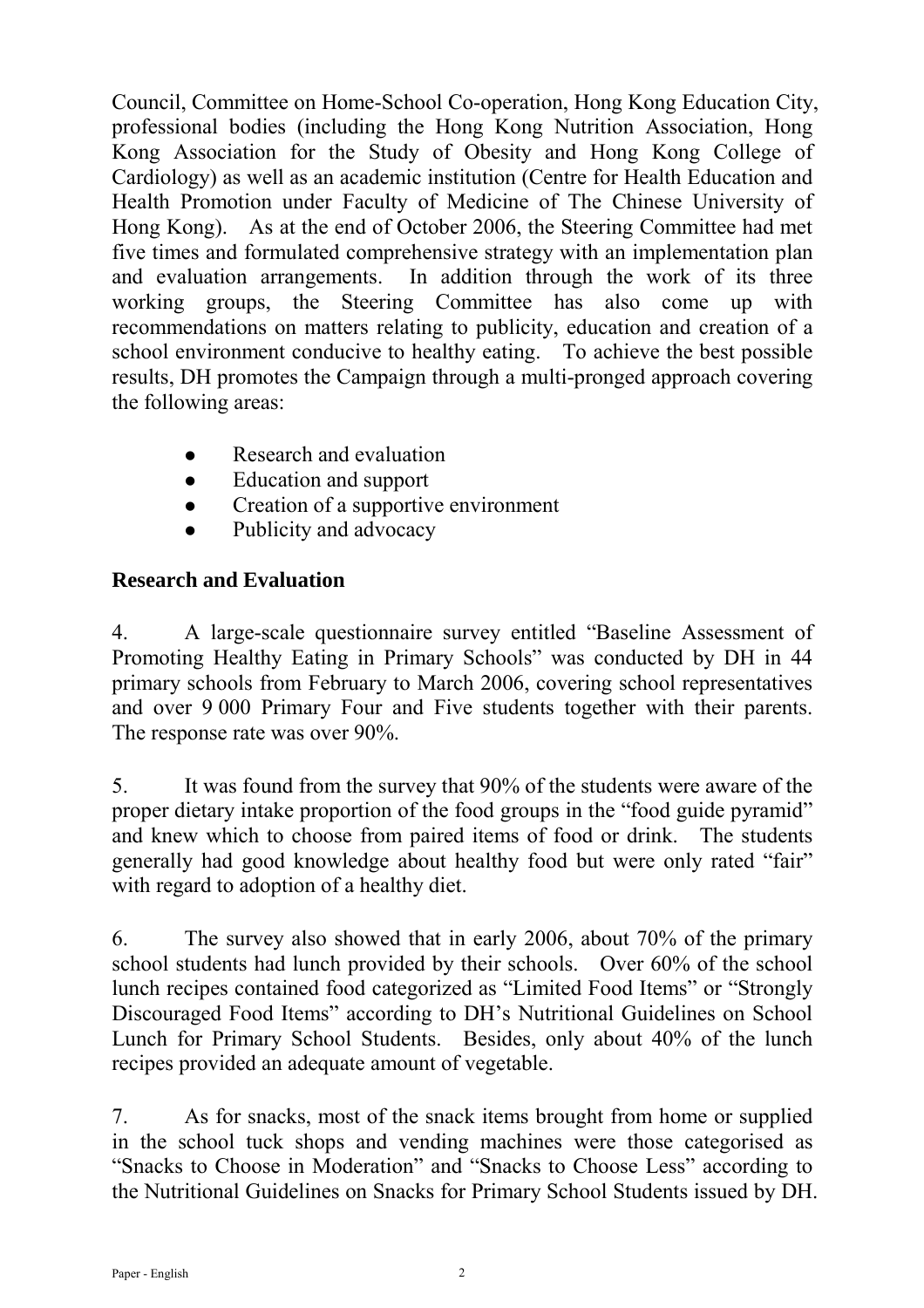The survey found that 62% of parents indicated that their children had the habit of bringing snacks to school. Among the snack items listed by the surveyed parents, 87% of them were those categorised as "not very healthy". As for the snacks being sold at the school tuck shops and vending machines, 87% of them also fell into the "not very healthy" category. While over 70% of surveyed parents reported that nutrition and freshness of food were their primary concerns when choosing snacks for their children, 64% of them had no idea of what snacks their children bought at school.

8. We are of the view that the lack of nutritious food choices in the school environment would hinder students' development of healthy eating attitude and practices. To create a school environment conducive to healthy eating, concerted efforts of schools, parents and food suppliers are needed. Findings from the above-mentioned baseline assessment would form the basis on which DH will work out a long-term strategy and programmes for the Campaign, it would also serve as a reference to assess the Campaign's effectiveness. In view of the survey findings, DH will, through sustained education and publicity efforts, strive to help students and their parents enhance their awareness of healthy eating and correct their misconceptions and undesirable eating habits. On the other hand, in collaboration with parents and schools, we will encourage food suppliers to provide healthy options, and enhance parents' knowledge of food choices, so as to create a healthier eating environment. The survey report has been made public and sent to all primary schools and stakeholders for reference.

# **Education and Support**

9. Schools play a strong role in shaping dietary patterns of children and adolescents. To enrich and reinforce children's knowledge on balanced diet, DH has developed a series of interactive learning resources for use by teachers, parents, students, food suppliers, etc., which include thematic website, interactive games, teaching kits, educational video and health education materials such as posters, leaflets and exhibition boards.

10. A training programme for parents and teachers, known as the School "NutriAgent" Project (SNAP), was also implemented this October. Under the programme, two teachers and two parents from each participating primary school received training on nutritional knowledge and monitoring of the school eating environment. The focus of the training is to equip participants with simple yet practical tools to monitor the nutritional value of school meals, in order to communicate and negotiate with lunch box suppliers and tuck shop operators in a timely and objective manner based on data obtained from monitoring activities. The empowerment programme aims to provide school children with healthier food choices in accordance with the Nutritional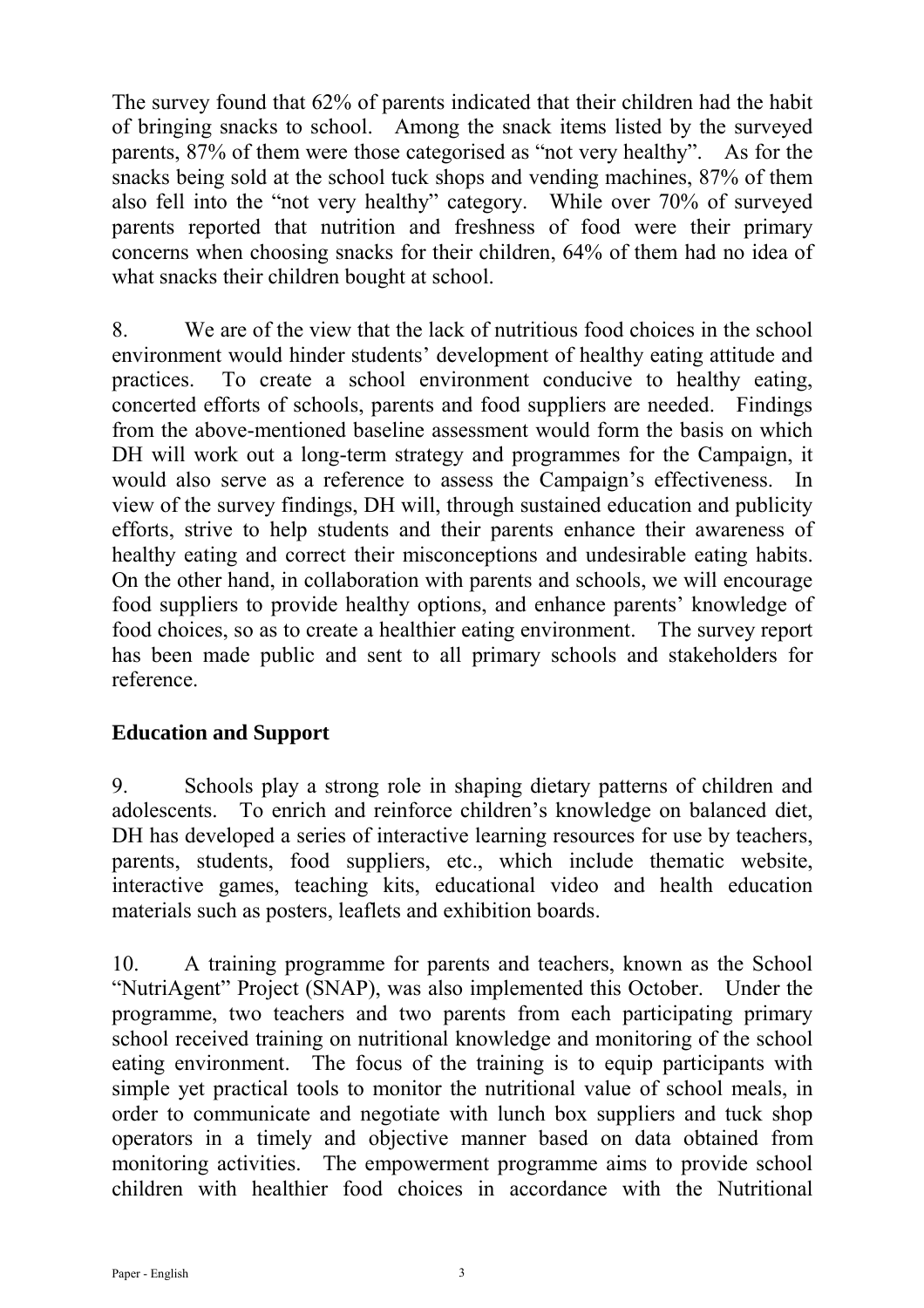Guidelines on School Lunch for Primary School Students and Nutritional Guidelines on Snacks for Primary School Students. Upon completion of the programme, each participating primary school is required to organise not less than two activities to promote healthy eating in the 2006/07 school year, with priority given to activities to monitor the school eating environment. The training programme stresses the need for school-parent-food supplier communication and collaboration. It facilitates the participation of parents and teachers in formulating school policies and practices on healthy eating with the assistance of DH's professional outreach support throughout the school year (including site visits to schools to inspect school eating environment, and to vet and advise on schools' project proposals on healthy eating promotion programmes).

## **Creation of a Supportive Environment**

11. DH issued the Nutritional Guidelines on School Lunch for Primary School Students and Nutritional Guidelines on Snacks for Primary School Students to all primary schools, parent-teacher associations, lunch caterers, tuck shops, etc. in March and June 2006 respectively. The Guidelines serve as important reference on the daily nutritional requirement of primary school students. In addition, DH has compiled a guidebook for frontline staff of the school lunch suppliers to explain the principles, key points and application of the Nutritional Guidelines on School Lunch for Primary School Students. Briefing sessions are also organized for them. DH has maintained close ties with the food suppliers and exchanged views with them regularly on preparing healthy, delicious and nutritious lunches and snacks for students.

## **Publicity and Advocacy**

12. On the publicity front, DH has held five press conferences to promote the Nutritional Guidelines on School Lunch for Primary School Students, Nutritional Guidelines on Snacks for Primary School Students, Guidebook for School Lunch Suppliers and various school-based activities surrounding the theme of healthy eating. The findings of the "Baseline Assessment of Promoting Healthy Eating in Primary Schools" was also released through the press conference.

13. Two series of Announcement of Public Interest (API) on healthy snacks and lunches were aired on television and radio since July and August 2006 to increase the awareness and understanding of healthy eating by the general public and school children. DH also invited media coverage and reporting on different aspects of the Campaign. Over 50 relevant media interviews have been recorded so far.